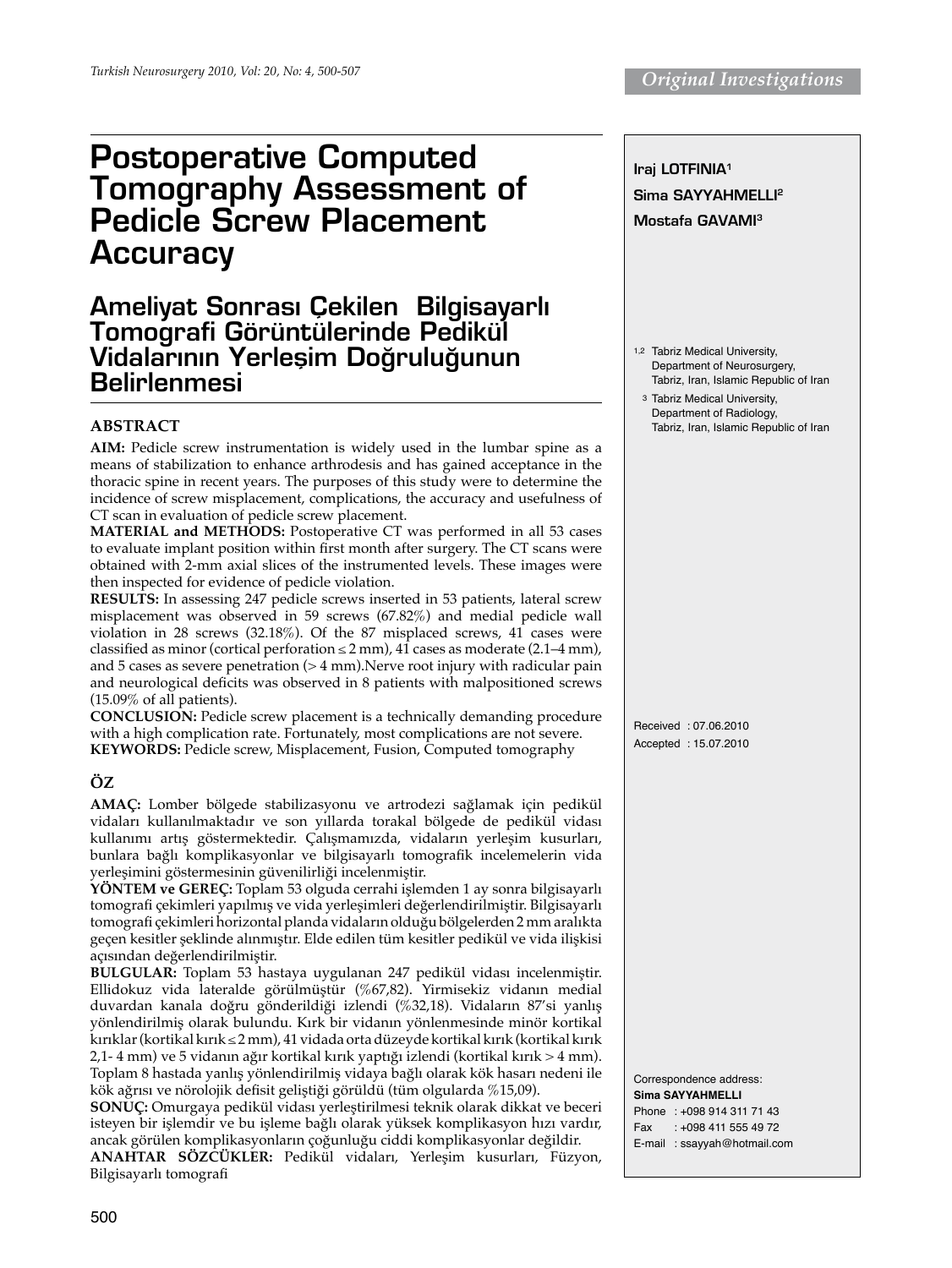## **Introduction**

Indications for pedicle screw instrumentation include stabilization in the setting of trauma, deformity, tumors, infections, degenerative conditions and reconstruction. Since the introduction of pedicle screws, accuracy of placement has been the subject of many studies, in which a wide range of screw malposition rates have been reported (1-25).

Pedicle screw instrumentation is widely used in the lumbar spine as a means of stabilization to enhance arthrodesis and has gained acceptance in the thoracic spine in recent years (5).

The main problem at surgery is that a blind technique is used; the surgeon does not see the pedicle (10). The risk of iatrogenic injury must be minimized as vital anatomic structures surround the pedicle: the dural sac medially, the nerve roots superiorly and inferiorly, and the vascular structures anterolaterally. Further, the accuracy of pedicle screw insertion is crucial for the efficiency and stability of the surgical procedure (5,10). For accuracy, pedicle screw instrumentation may be guided by anatomic landmarks, preoperative imaging, and intraoperative imaging tools such as plain radiography, fluoroscopy, and, more recently, image-guided technology (3,4,5, 8,12,18,21,22).

The development of instrumentation techniques to stabilize and correct the injured or diseased thoracolumbar and lumbar spine has made enormous progress during recent years. Researchers have reported that transpedicular screw fixation is superior to anterior instrumentation and posterior hook-rod fixation because the pedicle offers a strong point of attachment (4).

Pedicle screw placement does not pose the same high risk of damage to the spinal cord, dural sac, and nerve roots in the lumbar region as it does in thoracic and cervical spine. However, accurate anatomic knowledge is needed to perform a safe surgical intervention in the lumbar region (8).

Frequently during the postoperative period, a surgeon must evaluate new complaints of pain or new neurological deficit. With the use of a pedicle screw system, it becomes imperative that a causal relation between the screws and neurological complication be ruled out (25).

Concerns regarding safety, potential complications if screws are misplaced, and loss of mechanical advantage with pedicle wall disruption, have focused attention on screw placement techniques (21).

The rate of malplaced screws still may be considerable and has been reported to range up to nearly 40% (13).Many more misplacements occurred but went unobserved (11).

In a review of the literature, noted a 28.1% to 39.9% pedicle screw malposition rate in clinical studies and a 5.5% to 31.3% malposition rate in cadaver studies. The percentage of malpositioned screws may be higher when normal anatomic landmarks have been obscured, as with revision surgery in the setting of a posterolateral fusion (9).

Although neurological deficits related to screw misplacement are less common, asymptomatic violations of the cortical bone can result in a weakened biomechanical construct. These risks are amplified in the thoracic spine, where the spinal cord is in closer proximity and pedicle size is reduced (24).

Intraoperative fluoroscopy and serial radiography only demonstrate the depth of screw penetration but cannot be used to recognize screw malpositioning (2).

The gold standard for detecting pedicle screw penetration in cadaveric studies has been direct observation at dissection (13).

Although it is generally believed that CT imaging is more accurate than conventional radiography in determining pedicle screw location, particularly in the setting of medial and lateral pedicle perforation, a range of accuracies for both radiographic and CT assessed perforations has been reported (3).However, no clear data currently exist on the sensitivity or the specificity of using CT images in identification of pedicle screw placement (25).

Until the late 1990s postoperative CT assessment was limited to only those patients whose condition deteriorated postoperatively or those participating in experimental or prospective studies, as in many institutions CT is not routinely performed after surgery (6). Despite modern techniques, the incidence of pedicle screw misplacement in the lumbar spine remains significant (12).

Recent challenges in research on pedicle instrumentation have centered on decreasing the risk of malpositioned pedicle screws (19).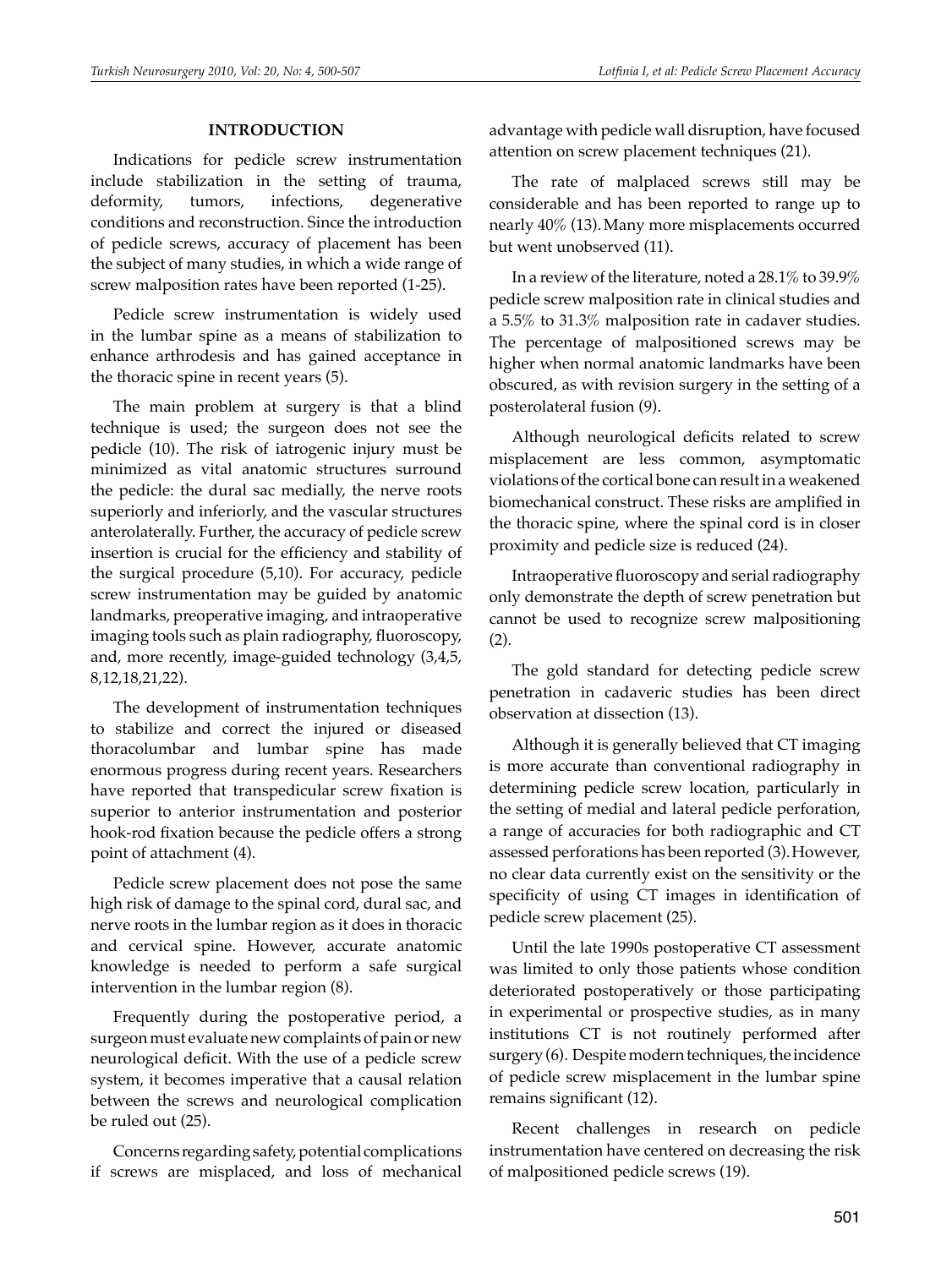The purposes of this study were to determine the incidence of screw misplacement, complications, the accuracy and usefulness of CT scan in evaluation of pedicle screw placement and to define the relation between the symptoms and the CT scan images. The results were compared with published data on the use of this and other techniques.

## **Material and Methods**

Preoperative anteroposterior and lateral radiographs were taken and inspected to rule out underlying osseous pathology or deformity and Preoperatively, CT and MR imaging were performed in all cases.

All surgeries were performed by the senior author experienced in spinal surgery at a single centre. The patient was placed in the prone position, and a posterior midline incision was made.

All patients received a single dose of cefazolin preoperatively.

A standard posterior approach was used in all cases, paraspinal musculature was dissected from the posterior elements of the spine, and decompressive procedures were performed, including partial or total facetectomies, discectomies, and laminectomy, if necessary.

The screw entry point was identified by using anatomical landmarks locating the intersection of the spine of the transverse process with the corresponding facet and the trajectory of the screw were confirmed by fluoroscopy in the lateral projections. During surgery, fluoroscopy in only lateral plane was used.

The cortex overlying this site was removed with a rongeur and an awl 4 mm in diameter was used to drill the pedicle screw pilot hole and the pathway was opened with a pedicular probe. The probe then was advanced manually 30 to 35 mm and its position checked with fluoroscopy. The hole was tapped and then a pedicle tester was used to determine if the pedicle wall had been breached. A pedicle feeler was used to confirm the presence of bone in all four quadrants. If this had occurred, the entry point was changed at the same segment or moved one level up or down until the intact pedicle wall was prepared. For correct placement of a pedicle screw, it is imperative that the screw be directed down the cancellous tunnel of the vertebral pedicle. Finally, the screw was inserted using fingertip pressure only. After each screw had been placed, fluoroscopy was used to confirm the pedicle screw trajectory.

After screws were inserted into the pedicles, were connected with a titanium rod. If a laminectomy or a wide exposure was performed, the screws were also inserted by direct pedicle visualization and palpation.

All of the implants used in this study were made entirely of titanium. No intraoperative neurophysiological monitoring was performed.

After surgery, the patients were examined neurologically by an independent observer to assess neurological deficits preoperatively not present.

Postoperative anteroposterior and lateral plain radiographs were performed within 48 hours after surgery, before patient mobilization. Postoperative CT was performed in all 53 cases to evaluate implant position within first month after surgery. The CT scans were obtained with 2-mm axial slices of the instrumented levels. These images were then inspected for evidence of pedicle violation.

All accuracy evaluations were performed by an independent observer not involved in the surgeries (a radiologist). The observer did not have any knowledge about the operative technique used.

Evaluation of screw placement was performed according to the criteria published by Learch et al (5).

Screw placement was considered correct when the screw was completely surrounded by the pedicle and no portion of the screw perforated outside the cortex. Penetration of the pedicle screw was measured in millimeters using the scale on the CT image. If the penetration of the pedicle screw was 2 mm or more along the pedicle inferiorly, superiorly, laterally, medially, or anywhere from the corpus, it was assessed as misplaced. Penetration was further subdivided—based on measurement of the distance that the edge of the screw thread extended outside the pedicle cortex—into minor  $(\leq 2.0 \text{ mm})$ , moderate  $(2.1–4 \text{ mm})$ , and severe  $(> 4 \text{ mm})$ . Depending on the direction of the pedicle violation, the screw misplacement was noted as lateral, medial, inferior, or superior, and right or left. The incidence of intraand postoperative complications not related to screw position as well as hardware failures were also registered, with a minimum follow-up duration of 6 months.

Some patients with unexplained pain or neurological deficit underwent MRI in the immediate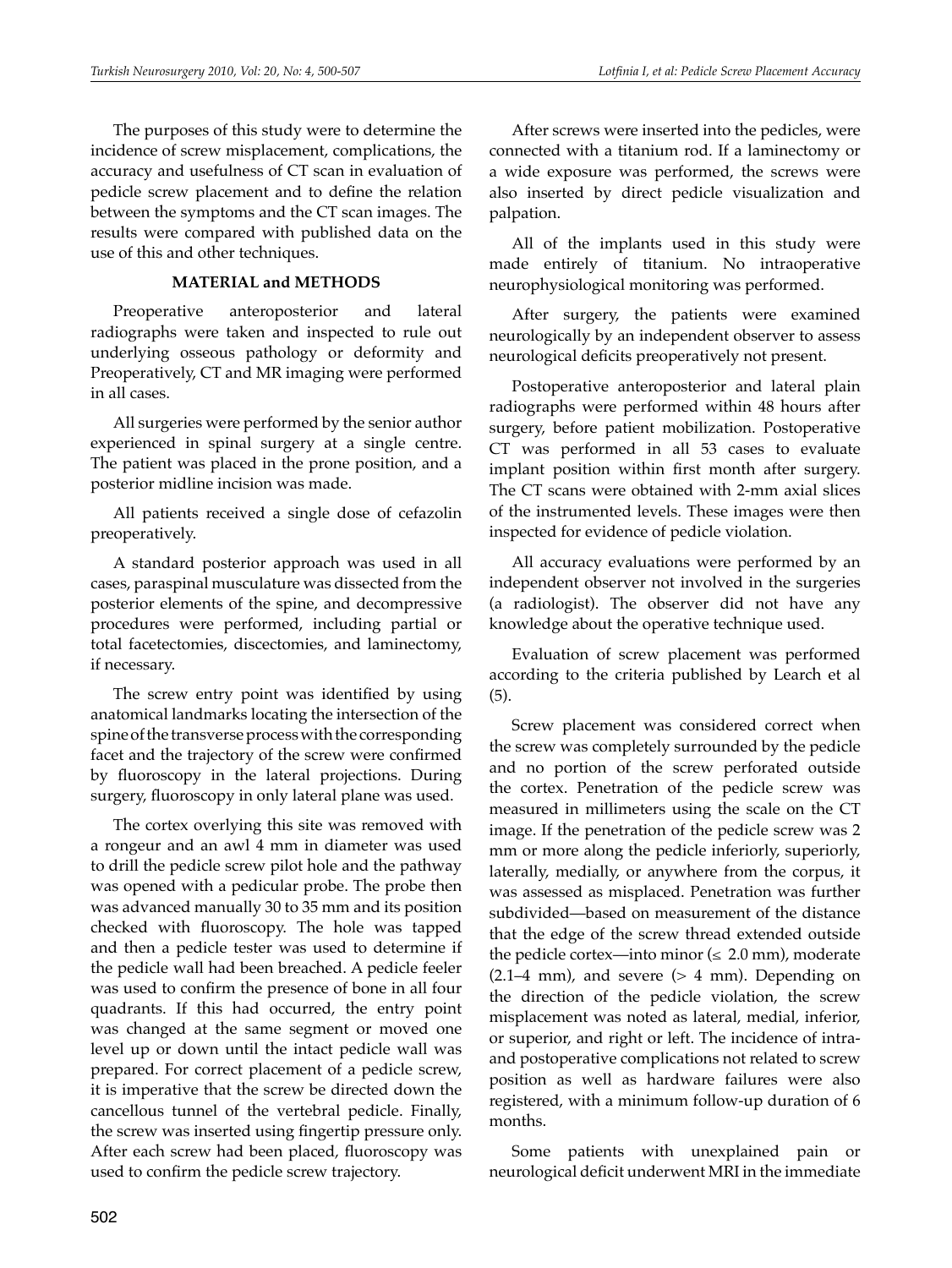postoperative period to ascertain screw positions. When needed, some patients underwent reoperations to redirect misplaced pedicle screws.

All patients were followed clinically and radiologically for at least 6 months after the primary procedure.

After discharge from hospital, clinical and radiological assessment was done at one, three and six months. After one year we followed regularly only those patients who still complained of severe back or leg pain.

Screw position was analyzed qualitatively for placement within or outside the pedicle on CT examination. A quantitative analysis was also developed to determine the accuracy of screw entry and trajectory.

The data from screw positions were subdivided according to error measurement (ideal, 0 - 2 mm, 2.1-4 mm, and greater than 4 mm (Figure 1A,B,C,D respectively), error direction (medial, lateral, caudal, cephalic), pedicle side (right or left), vertebral level, and finally, spinal region (thoracic, lumbar, or sacral).

The authors performed all the statistical analyses using SPSS for Windows 16.0. Means and standard deviation of every parameter was calculated. For statistical analysis the chi-squared test was used with p ≤0.05 regarded as significant.

#### **Results**

We reviewed consecutive cases involving 53 patients (23 male and 30 female) who underwent posterior fixation, involving T6 to S1, between March 2004 and September 2009, with a total of 247 inserted screws. The mean age was 39.09 years with a range

of 20-68 years. All patients presented with intractable pain, neurological signs, or both.

The indications for surgery were degenerative instability in 4 cases (7.54%), spondylolisthesis in 28 cases (52.84%), trauma in 18 cases (33.96%) and tumor in 3 cases (5.66%). The most frequently fused vertebra was L4 (58 cases) followed by L5 (24 cases) and T12 and L2 (each 24 cases).

In assessing 247 pedicle screws inserted in 53 patients, lateral screw misplacement was observed in 59 screws (67.82%) and medial pedicle wall violation in 28 screws (32.18%). The remaining 160 screws (64.78%) were judged as correctly inserted. Of the 87 misplaced screws, 41 cases as misplacements were classified as minor (cortical perforation  $\leq 2$  mm), 41 cases as moderate (2.1–4 mm), and 5 cases as severe penetration (> 4 mm).The penetration of the five severely (> 4 mm) misplaced screws were lateral in all cases (T10, T12, and L5).

In the L5 pedicle,  $26$   $(48.14\%)$  of 54 screws were misplaced; however, sample size calculation estimated that the number of inserted screws in the thoracic spine was insufficient for a statistically significant study at those levels. We did not observe disc penetration, or anterior overpenetration in the reformatted images.

Nerve root injury with radicular pain and neurological deficits was observed in only eight of the patients with malpositioned screws (15.09% of all patients).

Eight patients complained of radicular pain: 1 had minor lateral perforation (T11), 1 minor medial perforation (L3), 1 moderate lateral perforation (L4), 1 minor lateral perforation (L4), 1 minor medial perforation (L5), 1 sever lateral perforation (L5), 1



*Figure 1: (A) Axial CT image showing the pedicle screw is completely contained within the pedicle, (B) ≤ 2 mm perforation of the lateral wall of the right pedicle, (C) 2.1–4 mm perforation of the lateral wall of the right pedicle, (D) > 4 mm perforation of the lateral wall of the right pedicle.*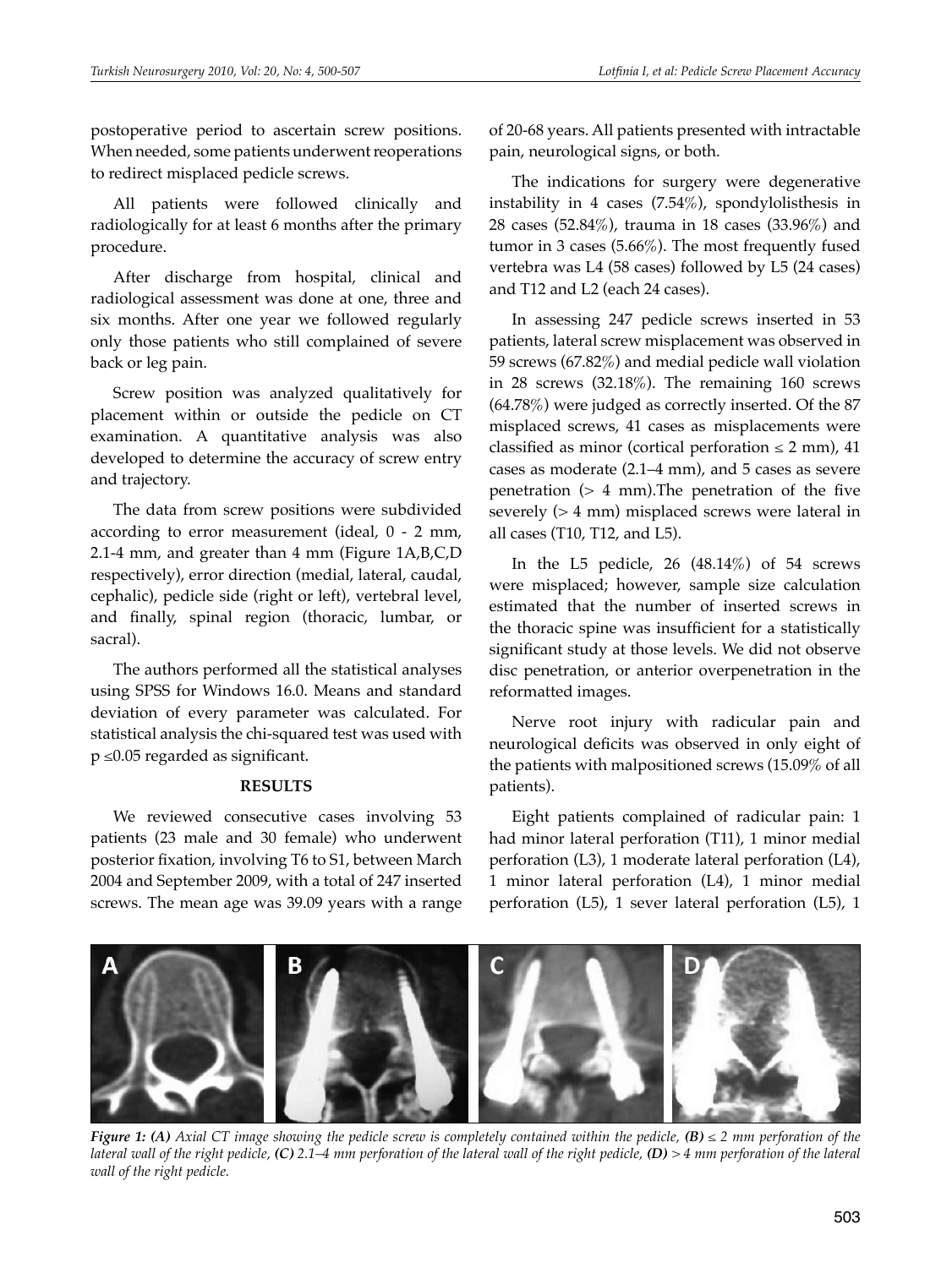| Vertebra        | Number<br>of<br>screws | Incorrect<br>screws | Minor<br>medial<br>perforation | Minor<br>lateral<br>perforation | moderate<br>medial<br>perforation | Moderate<br>Lateral<br>perforation | <b>Sever</b><br>medial<br>perforation | <b>Sever</b><br>Lateral<br>perforation |
|-----------------|------------------------|---------------------|--------------------------------|---------------------------------|-----------------------------------|------------------------------------|---------------------------------------|----------------------------------------|
| T <sub>6</sub>  | 6                      | $\mathbf{1}$        | 1                              |                                 |                                   |                                    |                                       |                                        |
| T7              | $\overline{4}$         | $\mathbf{1}$        |                                | 1                               |                                   |                                    |                                       |                                        |
| T <sub>8</sub>  | $\overline{4}$         | 2                   | $\mathbf{1}$                   |                                 |                                   | $\mathbf{1}$                       |                                       |                                        |
| T <sub>9</sub>  | 6                      | $\mathbf{1}$        |                                |                                 | $\mathbf{1}$                      |                                    |                                       |                                        |
| T <sub>10</sub> | 8                      | 2                   |                                |                                 |                                   | $\mathbf{1}$                       |                                       | $\mathbf{1}$                           |
| T <sub>11</sub> | 10                     | 5                   | 2                              | $\overline{2}$                  |                                   | 1                                  |                                       |                                        |
| T <sub>12</sub> | 24                     | 10                  | 3                              | $\overline{2}$                  |                                   | 3                                  |                                       | 2                                      |
| L1              | 20                     | 3                   | $\mathbf{1}$                   | 1                               | $\mathbf{1}$                      |                                    |                                       |                                        |
| L <sub>2</sub>  | 24                     | 5                   | $\overline{2}$                 | 1                               | 1                                 | 1                                  |                                       |                                        |
| L <sub>3</sub>  | 17                     | $\overline{4}$      | $\overline{2}$                 |                                 |                                   | 2                                  |                                       |                                        |
| L4              | 58                     | 24                  | 5                              | 6                               |                                   | 13                                 |                                       |                                        |
| L5              | 54                     | 26                  | 6                              | 4                               | $\mathbf{1}$                      | 13                                 |                                       | 2                                      |
| S <sub>1</sub>  | 12                     | 3                   | $\mathbf{1}$                   |                                 |                                   | 2                                  |                                       |                                        |

**Table I:**

correct screw position (L5), and moderate lateral perforation (S1) (Table I).

All of severe and moderate misplacements caused no visceral lesion.

Of the remaining patients with malpositioned screws were completely asymptomatic.

Most neurological problems were related to minor (cortical perforation  $\leq 2$  mm) penetration, that with P=0.005 was statistically significant.

Two of the 3 patients with neurological deficit had completely recovered their motor or sensory function after screw repositioning. One patient with neurological deficit, severe pain, and dorsi-flextion weakness underwent early revision surgery that experienced increased pain postoperatively despite absence of signs of root injury and no obvious root compression.

Other patients with radicular pain or paresthesias experienced improvement over 2 weeks to 6 months with conservative treatments and did not require additional surgery.

Other patients with screw malposition did not require revision surgery because they were asymptomatic and showed no radiographic signs of instability.

No patient developed adjacent segmental instability after surgery. No assembly disengagement or broken screws were noted in any patient during follow-up.No infections were observed in the study group. The malpositionings were not related to any specific level.

#### **Discussion**

Although the use of the pedicle screw in the spine has many advantages over previous techniques, the safety issues with these screws continue to be evaluated (19).

Pedicle screws can be used in all age groups of patients, including pediatric and elderly patients, with good results (16).

With this study, we demonstrate that reliance on the CT scan data alone in determining the accuracy of pedicle screw placement can lead to inaccuracies in both clinical and research situations.

In real clinical situations, the diagnosis of pedicle screw misplacement would rarely be made with the CT scan data alone (25).

Accurately placing pedicle screws is important to the biomechanical integrity of spinal implant construct as well as the safety of the patient. Lumbar pedicle screws are one of the most-used forms of spinal fixation in a wide variety of spinal pathologies. Thoracic pedicle screws are used less commonly, although their popularity has increased in recent years, especially in trauma and deformity surgery (5).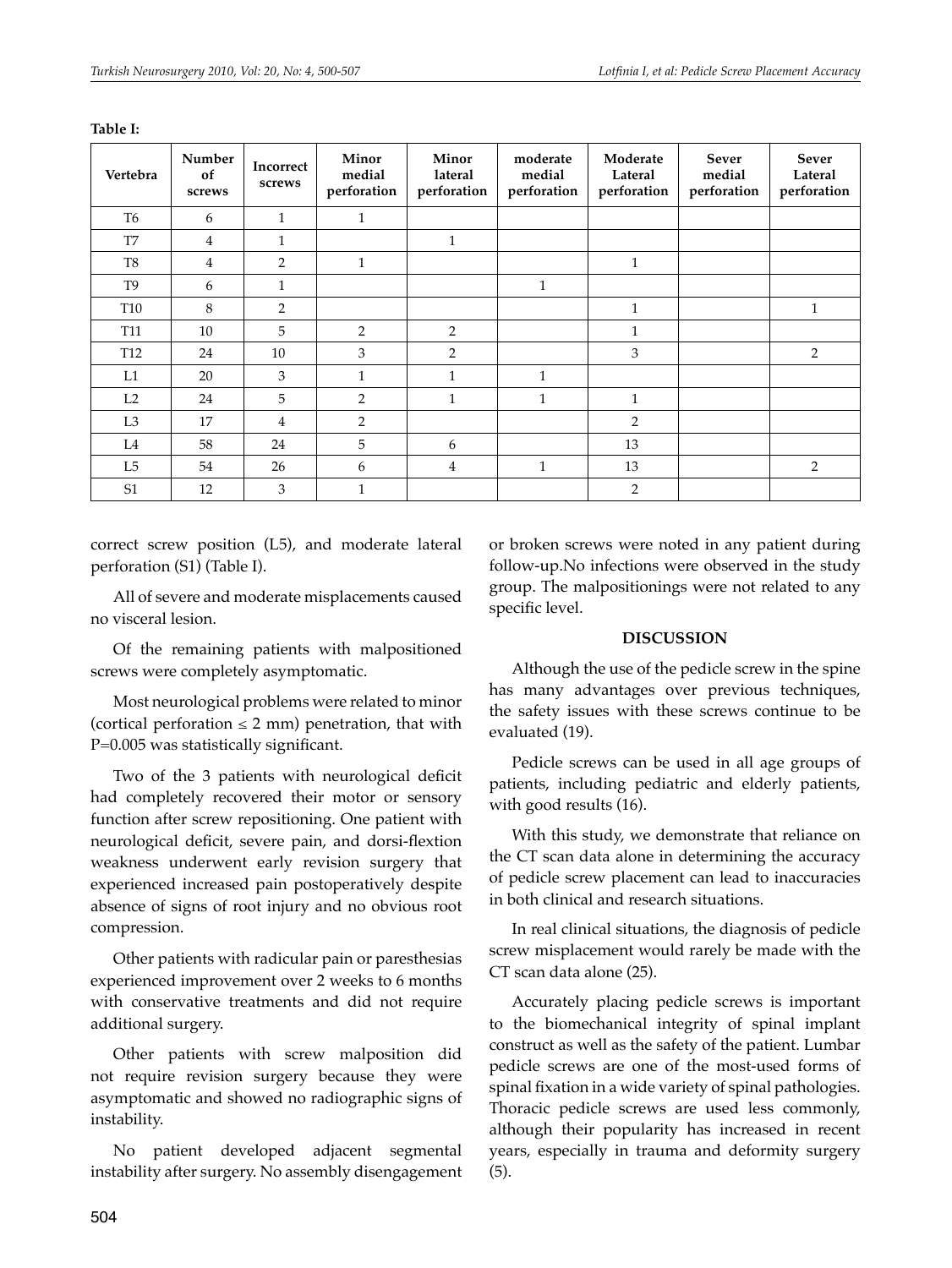Although instrumentation techniques of the spine, using the pedicle as a source of purchase from posterior into the vertebral body, have become an increasingly popular form of spinal fixation, they are not without complications. Relevant studies present the potential risk of damaging the nerve roots, dural sac, vascular structures, and pleura as a major limitation of pedicle screw instrumentation in lumbar spine (4, 8, 22).

Upon comparison of pedicle screws, wires, and hooks, the highest incidence of symptomatic impingements occurs with pedicle screws, with nerve root injury or irritation occurring in a reported 3.2% of cases (3, 4).

Laine et al noted a  $28.1\%$  to  $39.9\%$  screw malposition rate in clinical studies and a 5.5% to 31.3% malposition rate in cadaver studies (9).

Pedicle screw insertion resulting in neurological deficit is rare but may be due to faulty placement of the screw with perforation of the cortex and impingement on adjacent neural structures (2,3,4). Despite improvements in the design of the instruments and attention to insertion techniques, cortical perforation does occur (3, 4). Many transgressions are asymptomatic and the true incidence is not known (3).

In our study, faulty placement of the screw was seen in 35.22% cases. The risk of neurologic injury following cortical perforation by a pedicle screw is due to the pedicle's proximity to the neural elements. Medially, the pedicle cortex is separated from the dural sac by a thin layer of epidural fat, which is typically 2 mm in thickness. Nerve root irritation may be more common with medially placed screws (3, 4). Castro et al performed a study of 30 patients with 131 screws placed under fluoroscopic control. Computed tomography (CT) images showed cortical penetration in 40% and medial wall penetration in 29% (4).

Farber et al inserted 74 pedicle screws in 16 patients and evaluated the sensitivity of radiographic assessment of cortical perforation, using CT as the gold standard. In their study, 21/74 (28%) of pedicle screws violated the medial pedicle cortex on CT imaging, despite the performance of a midline laminectomy to palpate the pedicle during screw insertion (3).

In our study, pedicle screws violated the medial pedicle cortex on CT imaging were seen in 32.18% cases.

The discrepancy between radiographs and CT was most striking with medial misplaced screw, where CT depicted 10 times as many definite or questionable violations of the pedicle cortex than did conventional radiographs (3).

There is a little space between the dural sac and pedicles at all levels and increases from 1.29 mm at the L1 level to 1.56 mm at the L5 level (4).

Ideally, the pedicle screw is completely contained within the pedicle, and the spinal canal is not violated (3). (Figure 1A)

Lumbar pedicles have a unique structure, and their relations with neural structures have important implications for surgical interventions. Although successful and encouraging results have been presented in some studies, the complications which may emerge during surgery can be very serious. Reported studies are few in this area, and the true incidence of complications is not certain; it may be much higher than current estimates, owing to possible under-reporting (8).

Pedicle screws that violate the pedicle cortex increase the risk of neurologic injury; however, minor violations of the cortex are not uncommon and may be asymptomatic. In these cases, the screw position may be acceptable. Ultimately, patient symptoms are probably the most important factor in determining acceptable positioning of the screw (4).

Fluoroscopically assisted pedicle screw placement is an accepted method of providing safe pedicle screw placement with efficacy established in a cadaveric study (21).

Pedicle penetration occurred more often in medial and lateral walls and less in superior and inferior walls. This was because of the anatomy of the pedicle (8).In our study, the superior and inferior walls were not penetrated.

Pedicle penetration also occurred more often in lateral than medial walls, as in our study (18).

Moreover such pedicle screws malpositioning may result in loss of fixation (6, 18), especially if it occurs at the lower end of a construct. Therefore, proper placement of pedicle screws is important not only for the prevention of neurological injury but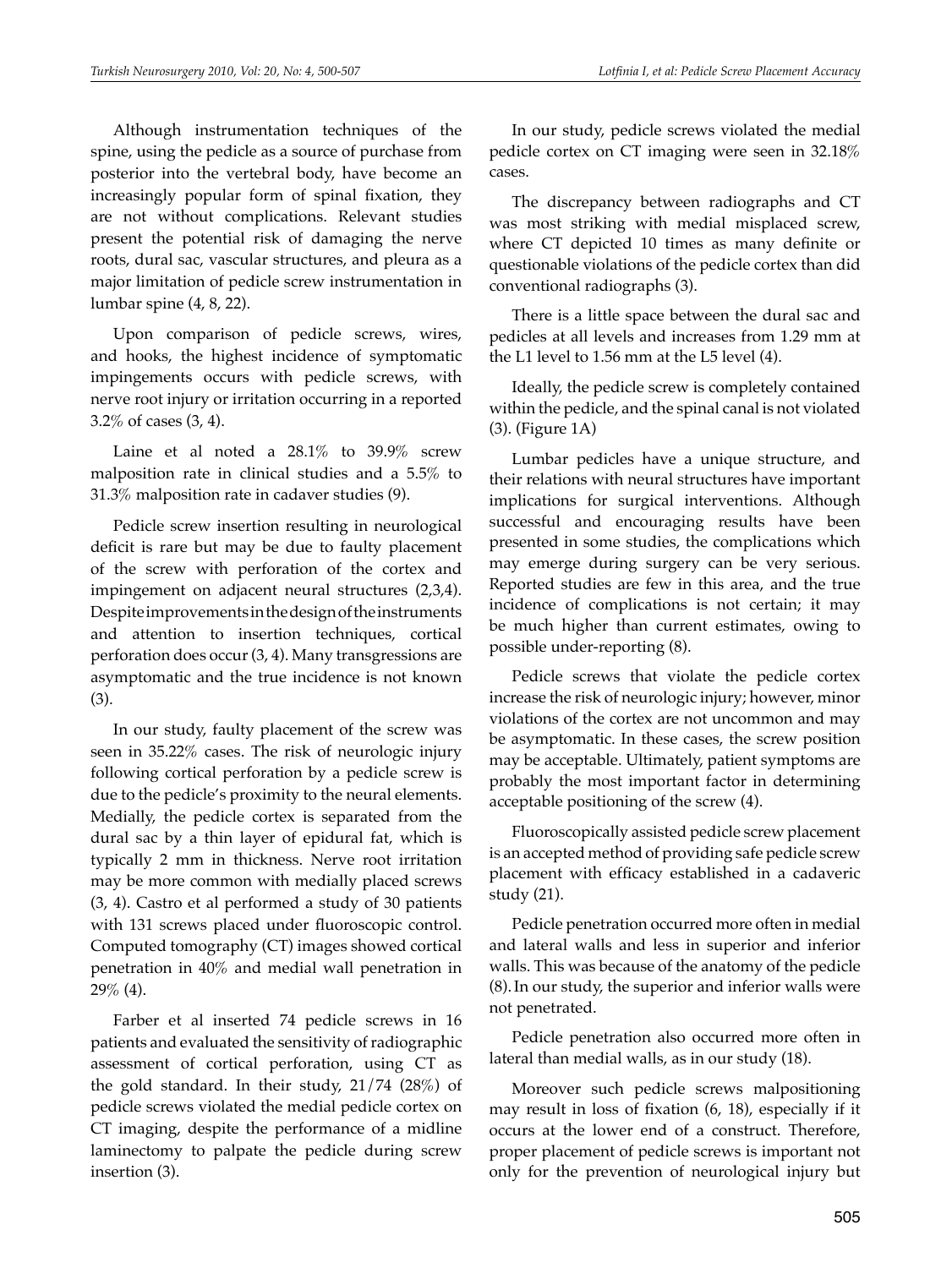also for the maintenance of long-term spinal stability. Clinical studies on conventional pedicle screws placement have reported a malpositioning rate of up to 42% in the thoracic and lumbar spine. Many studies have demonstrated that CT is more accurate than conventional radiography in determining pedicle screws location. As one can deduce from other studies, the minimal cortical effraction latter group should not be regarded as misplaced screws, because they are not responsible for neurological symptoms or failure of fixation, and most authors have not included such cases in their misplacement reporting. In the current study, the incidence of neurological injury, defined as the presence of sensory and/or motor deficits, was 15.09% (6).

Clinical and experimental studies have shown that the use of image-guided navigation techniques significantly reduces the rate of pedicle perforation and screw malpositioning, compared with the conventional method (6).

Other authors' analyses of in vivo CT findings reported reductions in rates of misplacement from 42 to  $8\%$ , 14.3% to 4.3%, and 15 to 5%, using conventional and computer-assisted methods, respectively.

In addition, the navigation determines the starting point and the trajectory, but no guidance is used when the actual pedicle screw is inserted (6).

The rate of repeated surgery and complications related to screw placement also seems to be lower, in our study.

Previous studies rarely showed the effect of improper screw placement on late instability (6).

One patient in our series underwent early revision surgery; in 2 who had misplaced screws, the screws were repositioned because of neurological disfunction.

Yoo et al reported there was no identifiable correlation between years in clinical practice and accuracy, suggesting that greater experience does not lead to improved accuracy (3).

Anatomic variation and disease-induced alterations resulting in scoliosis or rotational malalignment make the radiographic interpretation of pedicle screw placement much more difficult. Accurate guidelines for interpreting pedicle screw placement in such patients need to be developed (3).

Recent improvement in CT technology, in particular multislice CT, has allowed for improved imaging of hardware due to less metallic artifact. Additionally, this technology allows for improved reformatted images in sagittal and coronal planes. This should further improve diagnostic accuracy to CT in the future (3).

Most of the important conventional radiographic information can be ascertained from the PA film, and this appears to be the most valuable radiograph in localizing pedicle misplacement. The lateral film may aid in confirming position, especially if the pedicle shadow is not well demonstrated. When bilateral screws are present at a given level, interpretation of the lateral radiograph will be more challenging (3)

Lumbar fusions for degenerative segmental instability undergo a concomitant decompressive laminectomy at the instrumented levels only if stenosis is present. As such, lumbar fusions do not always require a therapeutic lumbar laminectomy at the level of the fusion (3). In our study. laminectomy at the level of the fusion was performed in 71.69% of the cases.

However, accurate placement of pedicle screws may be guided by performing a laminectomy, thereby permitting visualization and palpation of the pedicle to guide screw placement (12). In this study, correlation between lateral placement of pedicle screws and laminectomy was statically significant  $(P=0.001)$ .

It is possible that the surgeon choose a more lateral trajectory away from the visualized or palpated medial wall of the pedicle (12).

Deviation in screw trajectory, screw-pedicle mismatch and short depth penetration caused inadequate correction of the deformity and led to further stability failure as it might have reduced the pull-out strength (1).

George et al. showed in a human cadaver study that the fracture of a pedicle during screw insertion reduced the pull-out strength of the screw by 11% compared with an intact pedicle (1).

Neurological complication due to a misplaced pedicle screw can result in profound and permanent physical impairment to the patients undergoing spinal fusion and instrumentation (18, 23, 25).